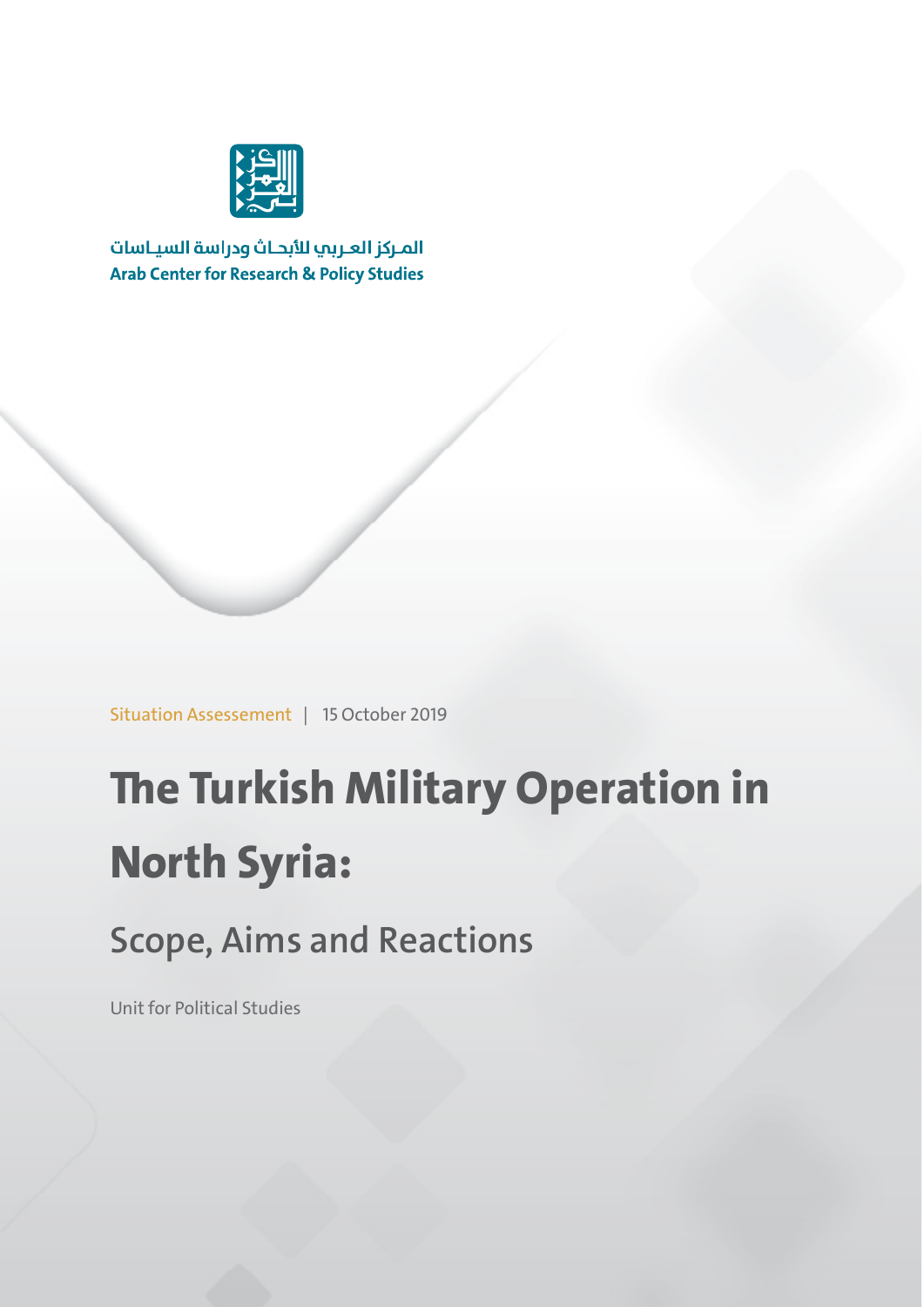#### The Turkish Military Operation in North Syria: Scope, Aims and Reactions

Series: Situation Assessement

15 October 2019

#### Unit for Political Studies

The Unit for Political Studies is the Center's department dedicated to the study of the region's most pressing current affairs. An integral and vital part of the ACRPS' activities, it offers academically rigorous analysis on issues that are relevant and useful to the public, academics and policy-makers of the Arab region and beyond. The Unit for Political Studie draws on the collaborative efforts of a number of scholars based within and outside the ACRPS. It produces three of the Center's publication series: Assessment Report, Policy Analysis, and Case Analysis reports. .

Copyright © 2019 Arab Center for Research and Policy Studies. All Rights Reserved.

The Arab Center for Research and Policy Studies is an independent research institute and think tank for the study of history and social sciences, with particular emphasis on the applied social sciences.

The Center's paramount concern is the advancement of Arab societies and states, their cooperation with one another and issues concerning the Arab nation in general. To that end, it seeks to examine anddiagnose the situation in the Arab world - states and communities- to analyze social, economic and cultural policies and to provide political analysis, from an Arab perspective.

The Center publishes in both Arabic and English in order to make its work accessible to both Arab and non-Arab researchers.

The Arab Center for Research and Policy Studies Al-Tarfa Street, Wadi Al Banat Al-Dayaen, Qatar PO Box 10277, Doha +974 4035 4111 www.dohainstitute.org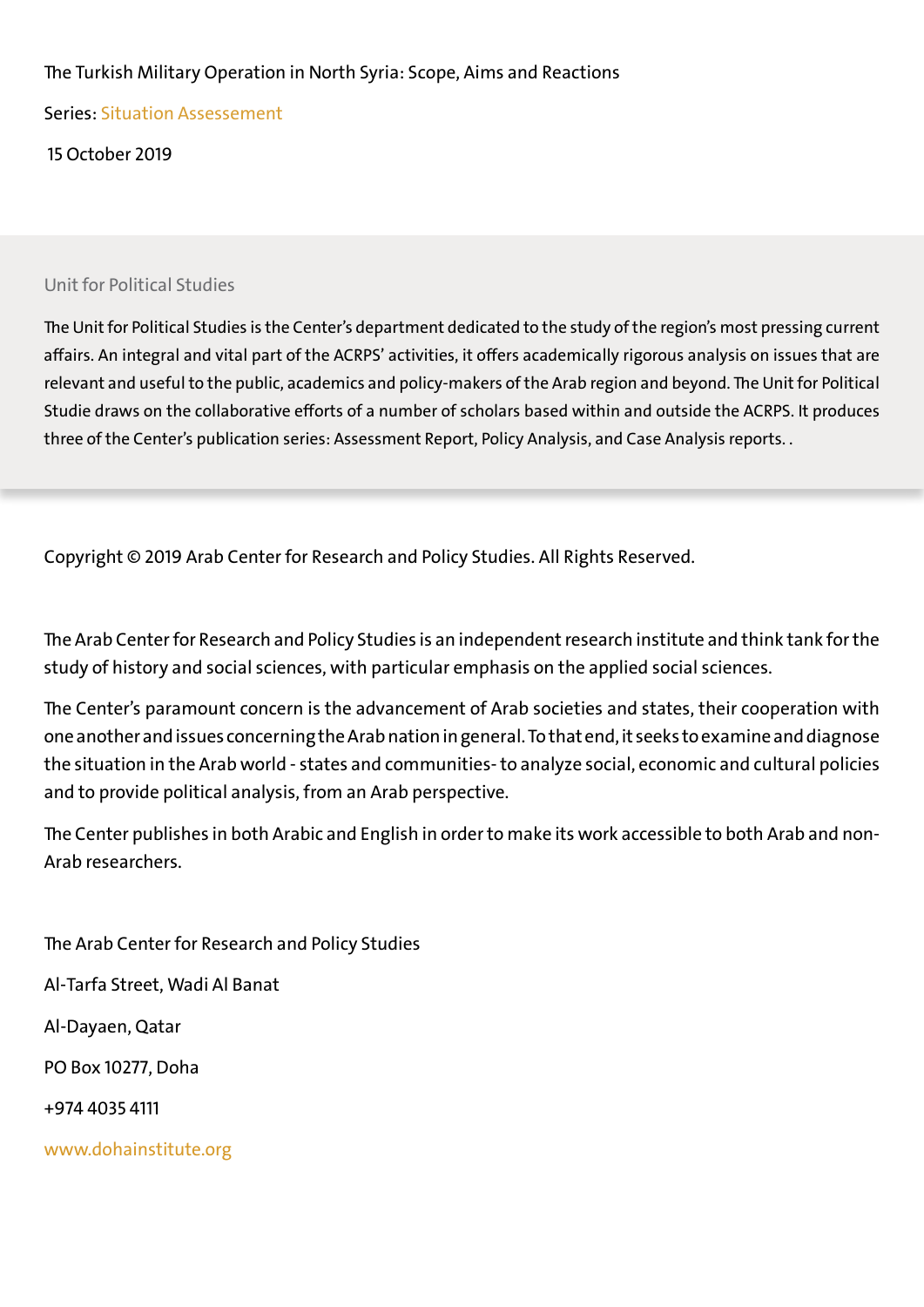# **Table of Contents**

| Obstacles and challenges. The contract of the contract of the contract of |  |
|---------------------------------------------------------------------------|--|
| <b>Future</b>                                                             |  |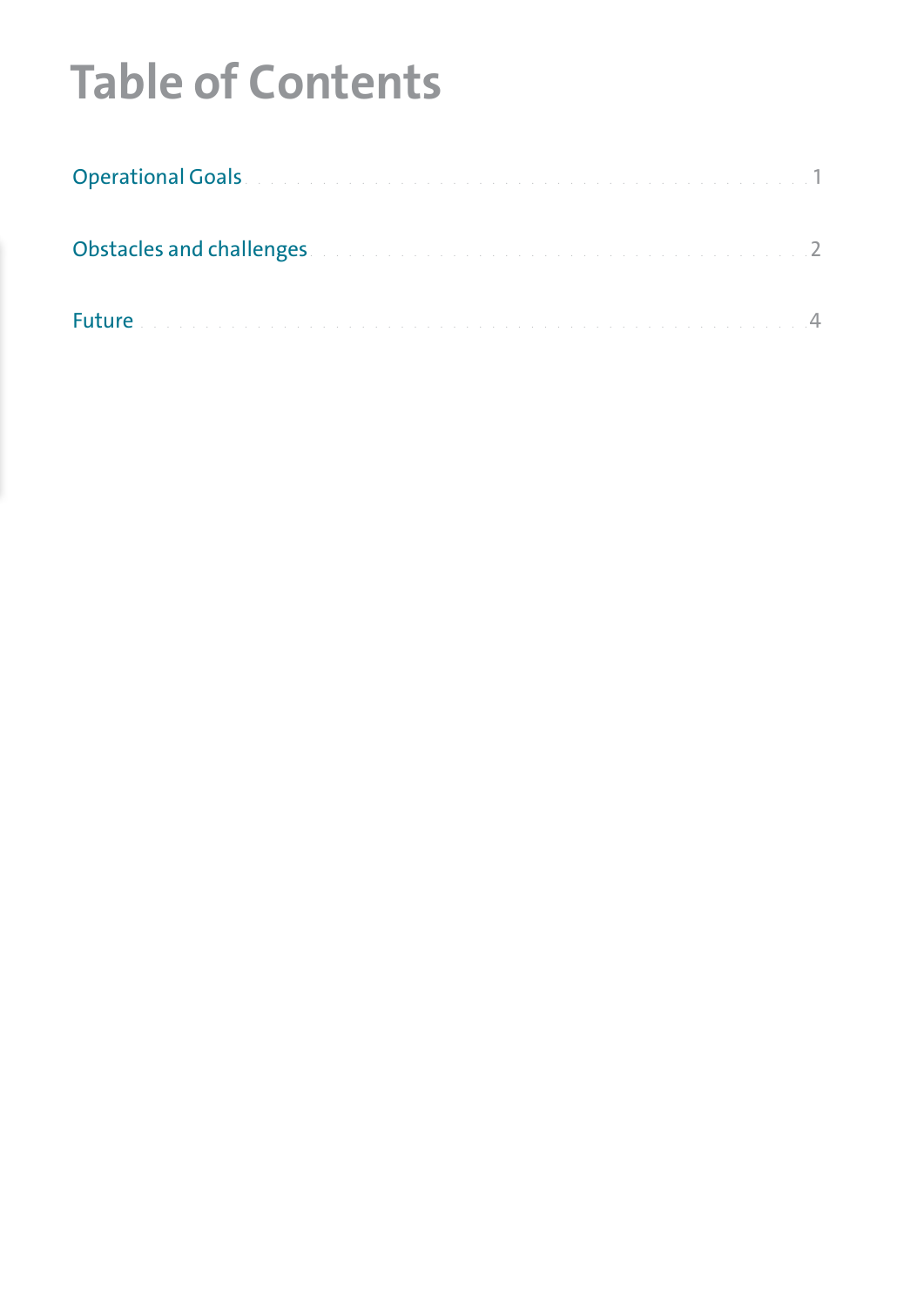<span id="page-3-0"></span>Only three days after the phone call in which Donald Trump agreed to withdrawUS troops the border areas in the north of Syria, Turkish President Recep Tayyip Erdogan has launched the first phase of a broad military operation covering an area 130km wide and 32km deep between the cities of Tel Aybad and Ras Al Ayn. "Operation Spring of Peace", which aims to set up a safe area to repatriate the majority of the Syrian refugees in Turkey, will be conducted by units of the Turkish army alongside Syrian opposition factions. Ankara has described it as a continuation of Operations Euphrates Shield and Olive Branch in northwestern Syria, which targeted what it considers a separatist project led by the Kurdish-dominated Syrian Democratic Forces (SDF).

### **Operational Goals**

During Euphrates Shield and Olive Branch, the main rallying-cry was the defeat of ISIS and coordination with Russia in northwestern Syria. Spring of Peace, however, is different. This time, the main aim is to confront the SDF in coordination with the USA, whose forces are still on the ground in northwestern Syria as part of the international anti-ISIS coalition. **(1)**

The Turkish army has announced two major goals for the operation. The first is protecting the border "after pushing terrorist elements back to a safe distance." The second is establishing a safe zone of 460km by 30-40km along the Syrian-Turkish border east of the Euphrates within which Turkey can resettle approximately one million Syrian refugees, transforming it into a "source of security in the region and Syria more generally."**(2)** But these goals conceal several other implicit aims, the most important of which are:

- Reducing internal pressure on the Turkish government regarding Syrian refugees resident in the country.
- Establishing a demographic map friendly to Turkey in northern Syria, since the majority of inhabitants will be former Turkish residents.
- Creating a demographic and geographic barrier between Turkey and Kurdish militias.
- Increasing Turkey's influence in the conflict within Syria and its role in the political solution.
- Expanding the geographical area under the control of the Turkey-backed Syrian opposition to encompass other areas of resource-rich north Syria.
- Reducing the effectiveness of the "Kurdish card" used by Turkey's opponents and solve one of the fundamental sources of disagreement with Washington.
- Putting a definitive end to the Kurdish separatist project in north Syria.

**<sup>1</sup>** "Infographic: Map of US Military Bases in Syria, *Afaq*, 20/12/2018 (accessed on 12/10/2019 at:<https://bit.ly/2Mzm82B>).

**<sup>2</sup>** "It Begins… What Are The Goals Of Operation "Spring of Peace" In North Syria?" *Al Jazeera Net*, 09/10/2019 (accessed on 12/10/2019 at: [https://bit.](https://bit.ly/3264QRa) [ly/3264QRa\)](https://bit.ly/3264QRa).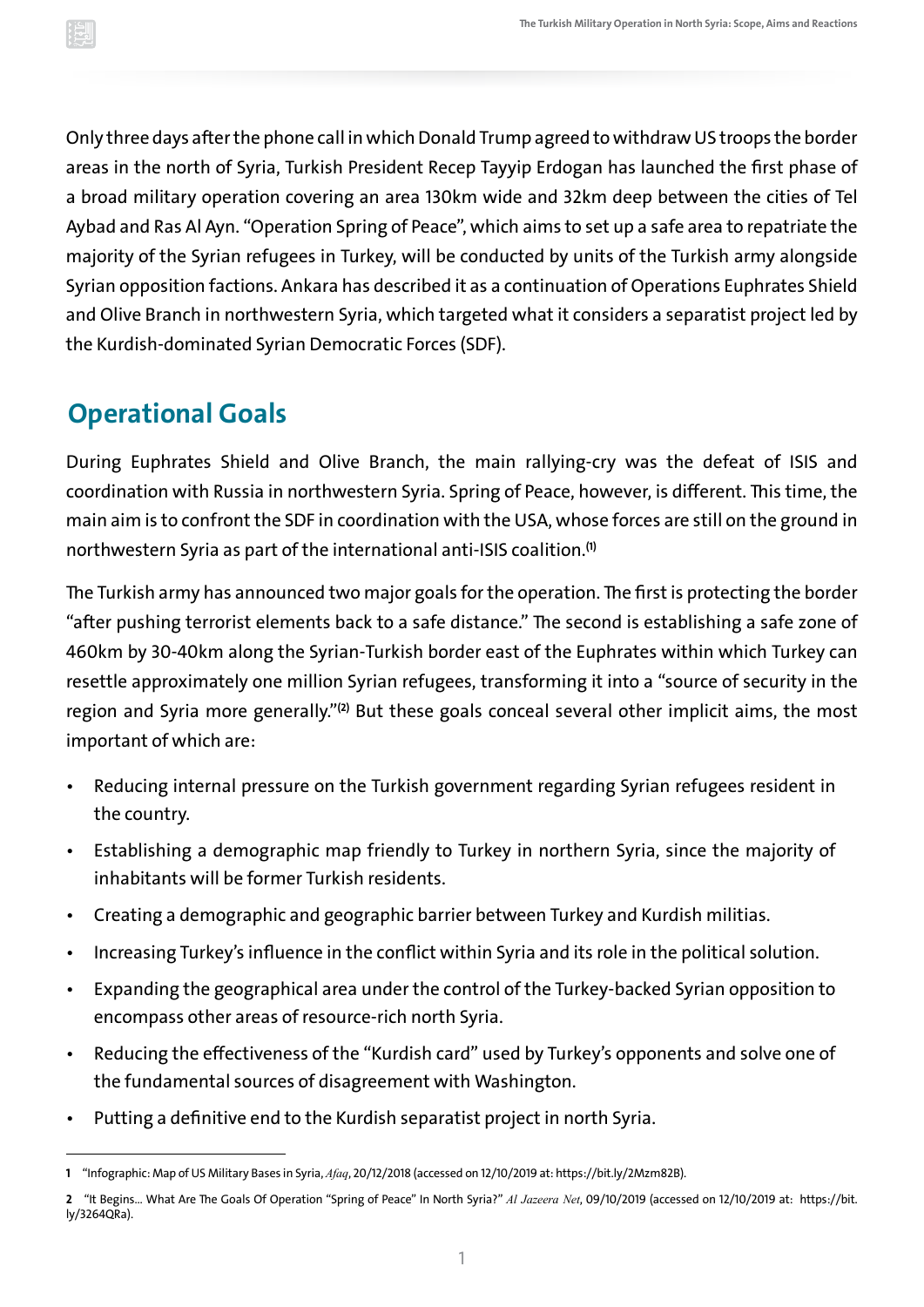<span id="page-4-0"></span>• Increasing the popularity of both President Erdogan and the government, who have long suffered from a revival in nationalist feeling. This is particularly important given the economic crisis and the imminent announcement of splits from the AKP.(3)

### **Obstacles and challenges**

There are various factors suggesting an implicit understanding between Trump and Erdogan regarding Operation Spring of Peace. After US forces were redeployed away from several points on the Syria-Turkey border,<sup>(4)</sup> the US president reiterated his country's desire to withdraw it from the country and published a series of tweets suggesting that he was withdrawing his support from the SDF. On 9 October Turkish forces began preliminary airstrikes and shelling, followed by a ground offensive by both Turkish and Syrian opposition forces. This indicates that Turkey is keen to quickly achieve its operational goals and that it is finding it relatively easy to advance. Nonetheless, the operation faces major challenges. The most important are:

- •Operational challenges: The geographic space east of the Euphrates covers approximately one third of the area of Syria and is inhabited by approximately two million people of various ethnicities, most of whom are Arabs. It is garrisoned by a significant SDF force estimated at 60,000 fighters,(5) equipped with modern US-made weaponry. These forces have years of experience fighting ISIS, and the area is of great economic importance to them: as well as its natural and water wealth, it is the location of about 90% of Syria's oil resources and 45% of its gas production.(6) There are various US and Coalition bases, positions and patrols operating in the area, which may result in unintended confrontations as happened in Ayn al-Arab/Kobane when Turkish forces targeted a US observation post (without casualties). Turkish bombers will also face additional problems now that the Coalition has halted aerial and intelligence coordination.(7)
- International and regional challenges: Since the very beginning, Spring of Peace has faced a wave of condemnation from both international and regional organisations, first among them the European Union(8) and the Arab League.(9) Germany, the Netherlands and France have imposed sanctions on Turkey.(10) Only a small number of states have supported the

**<sup>3</sup>**Saeed Al Haj, "Tillerson Resignation And US-Turkey Relations", Egyptian Institute for Political and Strategic Studies, 23/03/2018 (accessed on 12/10/2019 at:<https://bit.ly/32bs3ln>).

**<sup>4</sup>** "Trump: Time To Get Out Of Ridiculous Wars - Kurds: A Stab In The Back," *Al Mudun*, 07/10/2019 (accessed on 12/10/2019 at:<https://bit.ly/2MbaLid>).

**<sup>5</sup>** Adnan Ahmad, "OngoingUS Support For PYD To Face Future Challenges",*Alaraby Aljadeed*,06/04/2019(accessed on 12/10/2019 at: [https://bit.ly/32eft4k\)](https://bit.ly/32eft4k).

**<sup>6</sup>** "Resources Of Kurdish-Controlled Eastern Syria," 07/10/2019 (accessed on 12/10/2019 at: [https://bbc.in/2nENbkw\)](https://bbc.in/2nENbkw).

**<sup>7</sup>** "Pentagon Announces Exclusion Of Turkey FromAirstrike Coordination,"Anadolu Agency,07/10/2019(accessed on 12/10/2019 at: [https://bit.ly/31bZIK6\)](https://bit.ly/31bZIK6).

**<sup>8</sup>** "Hungary Blocks EU Statement Calling For Turkey Spring Of Peace Ceasefire," Turk Press,11/10/2019 (accessed on 12/10/2019 at: [https://bit.ly/2MbTiX0\)](https://bit.ly/2MbTiX0).

**<sup>9</sup>** "ArabLeague: Turkish "Invasion"Condemned, Syrian Return Demanded,"*Deutsche Welle*,12/10/2019(accessed on 12/10/2019 at: [https://bit.ly/2M95GXG\)](https://bit.ly/2M95GXG).

**<sup>10</sup>** "France Joins Countries Halting Turkey Arms Sales," Al Hurra,12/10/2019 (accessed on 12/10/2019 at:<https://arbne.ws/35riLDq>).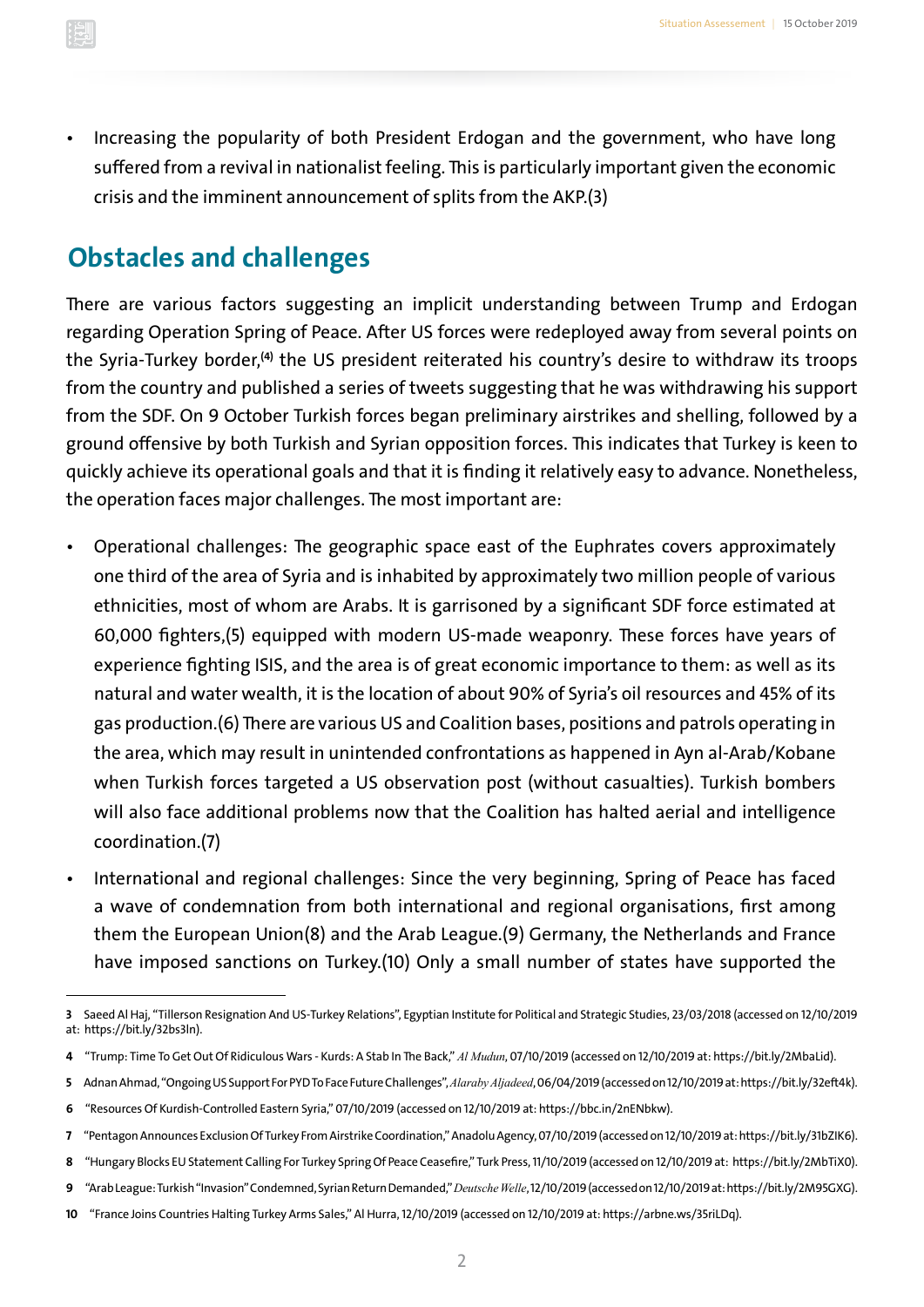operation, most importantly Qatar, Pakistan and Azerbaijan.(11) The pressure on Turkey centres on concerns that there will be negative repercussions for the fight against ISIS and the containment of its detained members in Syria, the possibility of civilian casualties and fears of long-term demographic shifts in the region. These pressures are likely to persist and increase with time as Turkish penetration deepens.

- The US position: The US and to a lesser degree the Russian position is probably the most important for Turkey because of Washington's influence and military presence as well as its role as the SDF's main baker. True, the USA and Turkey came to an understanding leading to US forces being withdrawn from Tel Abyad and Ras al-Ayn, allowing Turkish forces to enter, which has been understood as an implicit green light for the operation. The USA and Russia have also prevented the clear condemnation of the operation adopted by European countries frombeing passed by the UN Security Council. But Ankara is still concerned that Trump's position may change given the great pressure he is facing both domestically and from his allies in Europe, the Gulf and Israel. The Pentagon continues to express its opposition,(12) while Congress has threatened to impose sanctions on Turkey.(13)
- The Russian and Iranian position: It seems fairly clear from Russian and Iranian statements expressing sympathy with "Turkey's security concerns" that there is some form of Turkish coordination with both countries. This represents a reversal of their previous positions, which rejected any Turkish military operation in northern Syria along with any safe area established there. The change may be attributable to both countries' desire to secure US withdrawal from the area first in order to deal with Turkey later. These positions also suggest a rejection of Kurdish separatism, with the hope being that the Turkish operation will punish the Kurds for their alliance with the USA and show them that they cannot be relied upon to provide protection to their allies. This may change if the USA withdraws decisively from the areas east of the Euphrates, particularly given both countries' insistence that these areas be returned to the Syrian regime and the revival of the Adana Agreement regulating Syrian-Turkish relations in issues relating to the border and to security.
- The cost of the operation:Given the complications and challenges already noted, the operation is expected to cause the Turkish military unprecedented civilian and military casualties, particularly if it is not resolved quickly. It is also likely to have repercussions on the Turksih economy if international pressure continues and produces sanctions, which is less likely.
- The Safe Zone: The Safe Zone that Turkey intends to set up in northern Syria requires the agreement of various important parties such as the USA, Russia, the EU and the UN and their cooperation in planning, execution, funding and logistical support. Under current circumstances this seems unfeasible.

**<sup>11</sup>** "Countries Supporting And Opposing Operation Spring Of Peace" (TURKISH),Haber 7,11/10/2019, accessed on 12/10/2019, at: [https://bit.ly/31aoEl9](https://bit.ly/31aoEl9 )

**<sup>12</sup>** "Pentagon Warns Of Serious Consequences For Spring Of Peace," Arabi 21,11/10/2019 (accessed on 12/10/2019 at:<https://bit.ly/2M8eBZv>).

**<sup>13</sup>** "Congress Draft Erdogan And Turkish Ministers Sanctions Bill For Syria Military Operation," Russia Today, 09/10/2019 (accessed on 12/10/2019 at: <https://bit.ly/2oFAJBs>).